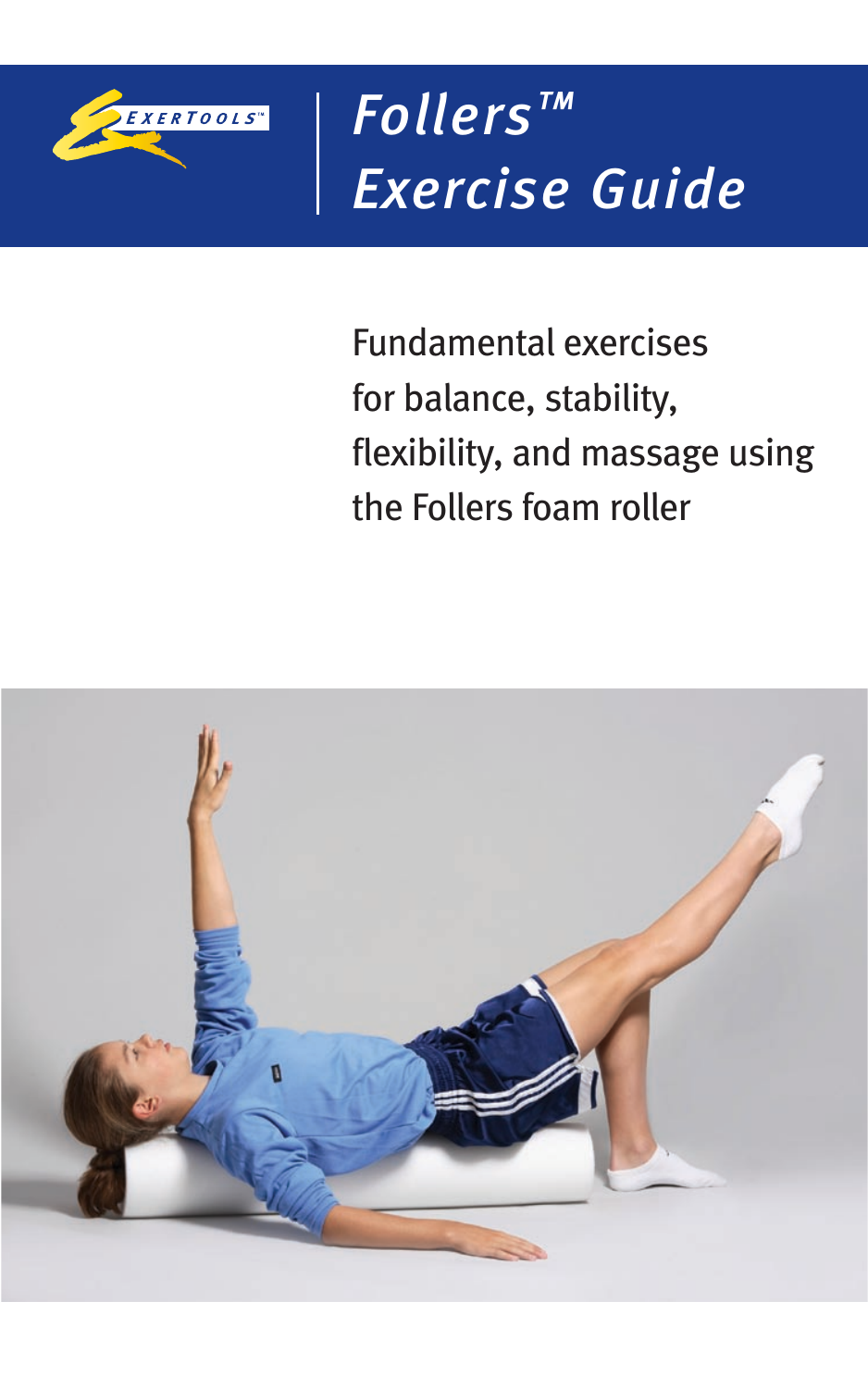**T***he Exertools Foller™, has been used by physical therapists, chiropractors and athletic trainers for massage, balance and core stabilization exercises for the past twenty years. This booklet touches on just a few of the many exercises possible with this versatile tool. The exercises presented were picked specifically for runners.*

#### **Contents**

#### Massage

| <b>BALANCE</b><br>Two Legged Squat/Width of Foller 5<br>One Legged Squat/Length of Foller 5 |  |  |
|---------------------------------------------------------------------------------------------|--|--|
|                                                                                             |  |  |
|                                                                                             |  |  |
|                                                                                             |  |  |
|                                                                                             |  |  |
| <b>CORE STABILIZATION</b>                                                                   |  |  |
|                                                                                             |  |  |
|                                                                                             |  |  |
| Feet Together One Foot Off the Ground6                                                      |  |  |
| One Leg Extended Off the Ground 6                                                           |  |  |
|                                                                                             |  |  |
|                                                                                             |  |  |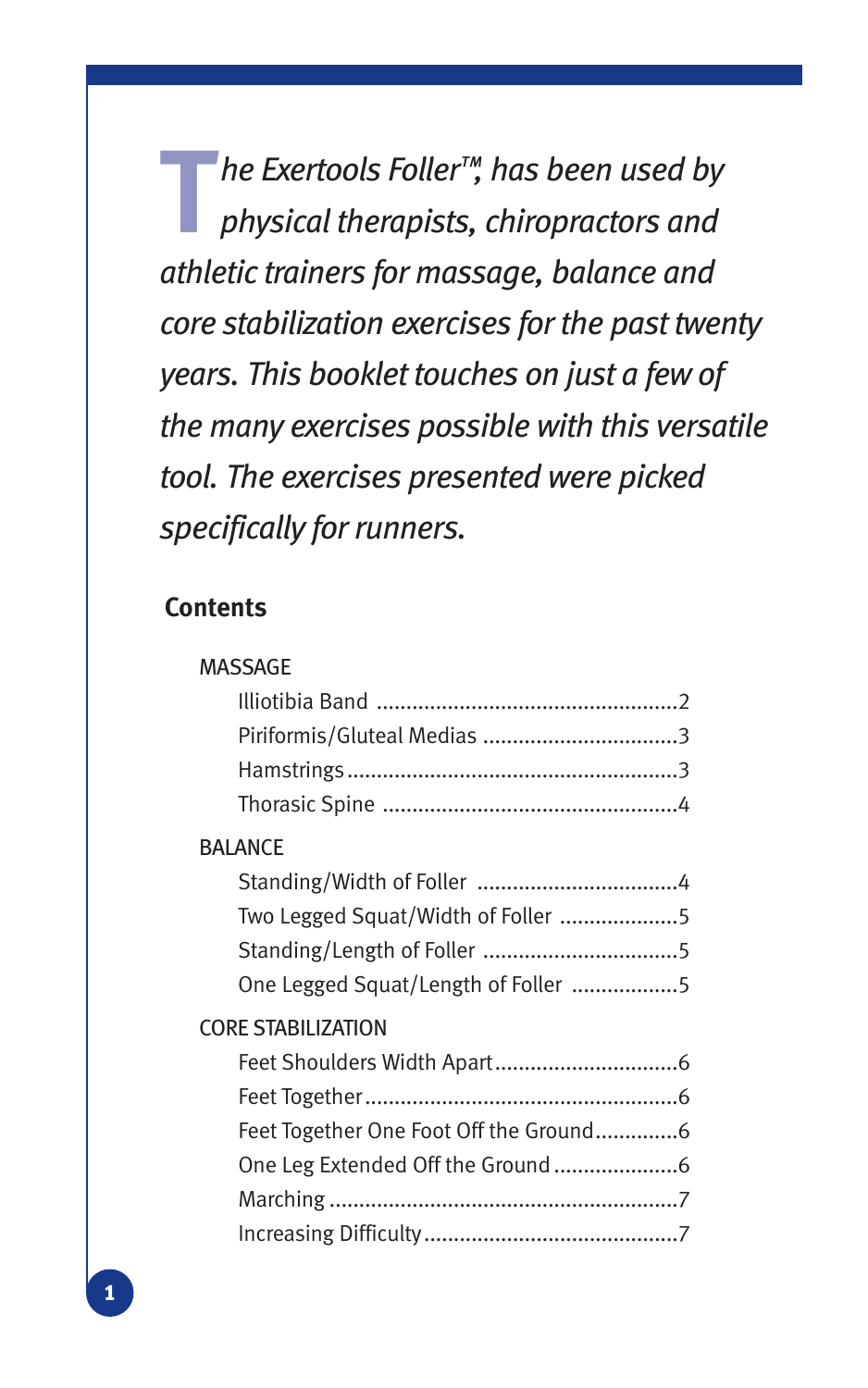## Massage

## 1. ILLIOTIBIA BAND

- **Position yourself** perpendicular to the Foller, and a portion of your weight resting on your forearm.
- **Place the Foller under** your hip.
- Roll over the Foller between your knee and hip.

#### 2. *P r iform s/Gluteal Med ias i i*

- Sit one side of Gluteal on the Foller, resting a portion of your weight on the same side hand and foot, while placing opposite side foot on your involved quadracep.
- Roll over the Foller between the top and bottom of your Gluteal.





#### 3. HAMSTRINGS *i g*

- Sit both Gluteals on the Foller, resting a portion of your weight on hands which are on one side of the Foller and your heels on the other side.
- Roll over the Foller between the top and bottom of your hamstrings

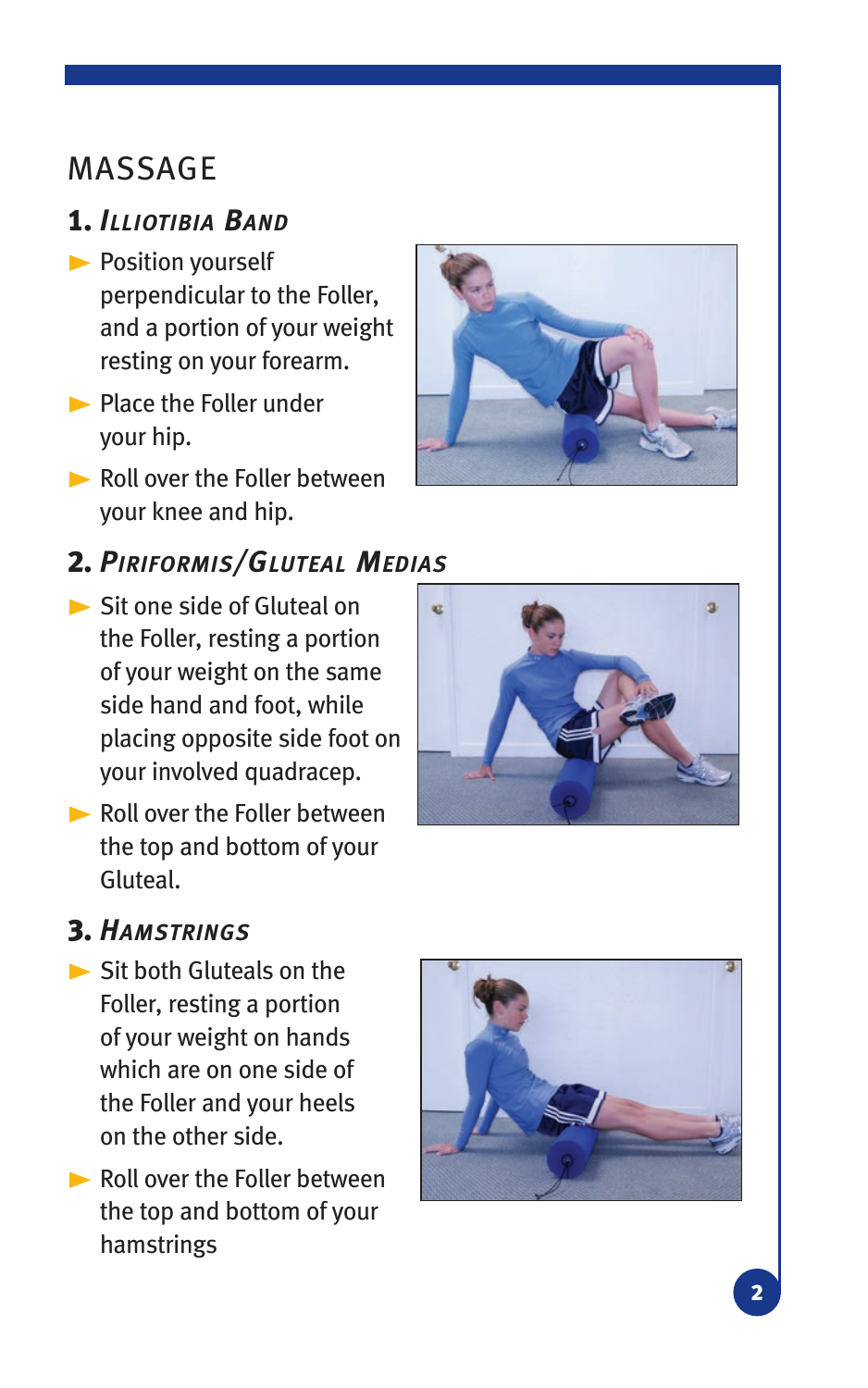## 4. *Thorasic Spine*



- $\blacktriangleright$  Position yourself perpendicular to the Foller along your upper back, resting a portion of your weight on your feet flat on the floor
- Roll over the Foller between the top and mid section of your back.

 NOTE: Try massage on other body parts - Latissimus, Gastroc Soleus, Quadriceps, Hip Flexors, Adductors, Peroneals, Tibialis.

## **BALANCE**

#### 1. *Standing/Width of Foller*

- Stand on Foller with your feet shoulder's width.
- Standing up straight, maintain a neutral spine posture while keeping your feet in a fixed position
- When comfortable, move arms from your side to shoulder height, to above your head and back to the starting position.
- When comfortable, shift all of your weight from one foot and then to the other.

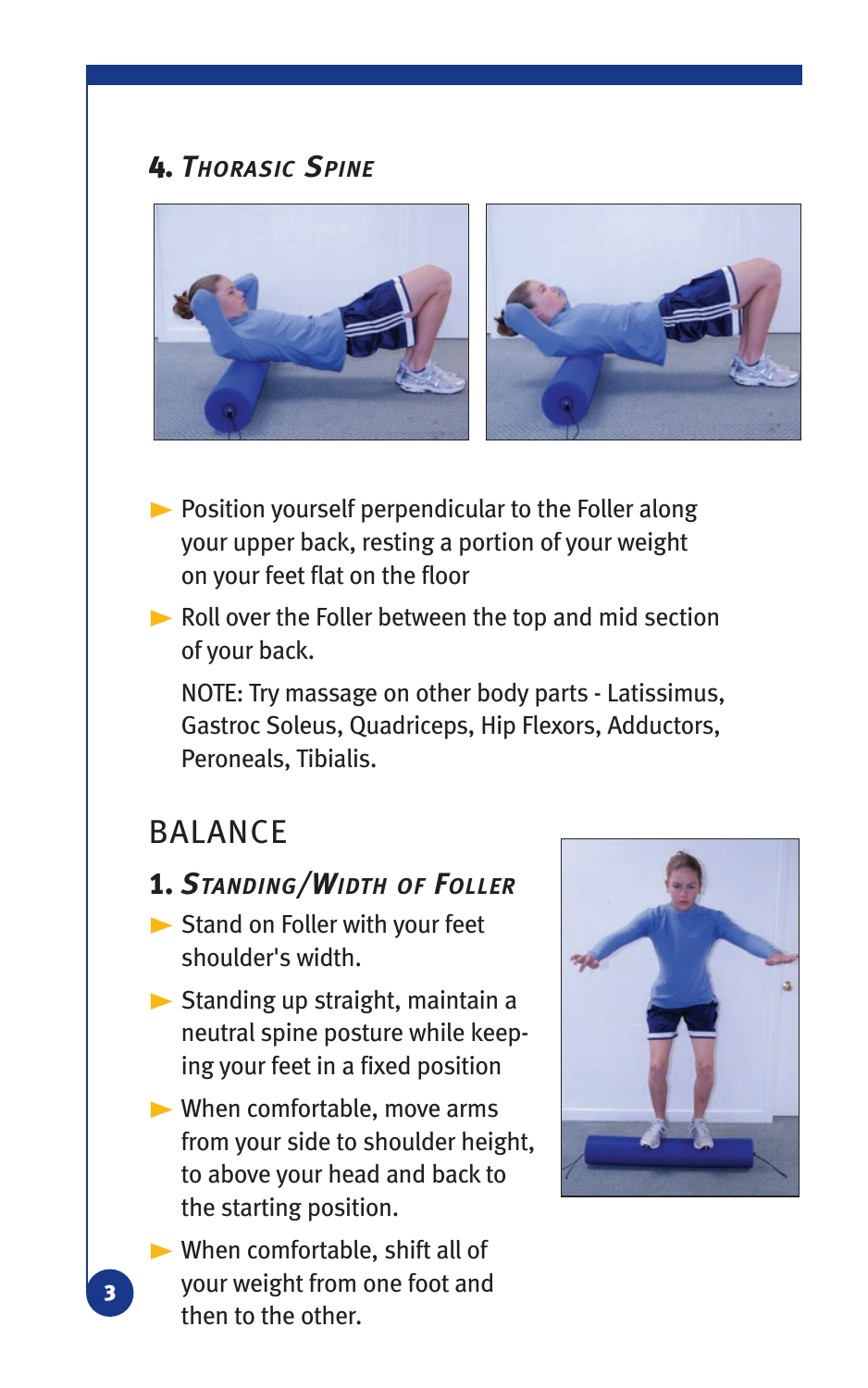## *2. Two Legged Squat/Width of Foller*

- Stand on Foller with your feet at shoulder's width.
- $\triangleright$  Standing up straight, maintain a neutral spine posture while keeping your feet in a fixed position
- When comfortable, bend at your knees and perform a half and/or full squat.

## *3. Standing/Length of Foller*

- Stand on Foller with feet one behind the other.
- Standing up straight, maintain a neutral spine posture while keeping your feet in a fixed position
- When comfortable, move arms from your side to shoulder height, to above your head and back to the starting position.



When comfortable, shift all of your weight from one foot and then to the other.

### *4. One Legged Squat/Length of Foller*

- Stand on Foller with feet one behind the other.
- Standing up straight, maintain a neutral spine posture while keeping your feet in a fixed position
- When comfortable, bend at your knees and perform a half and/or full squat.

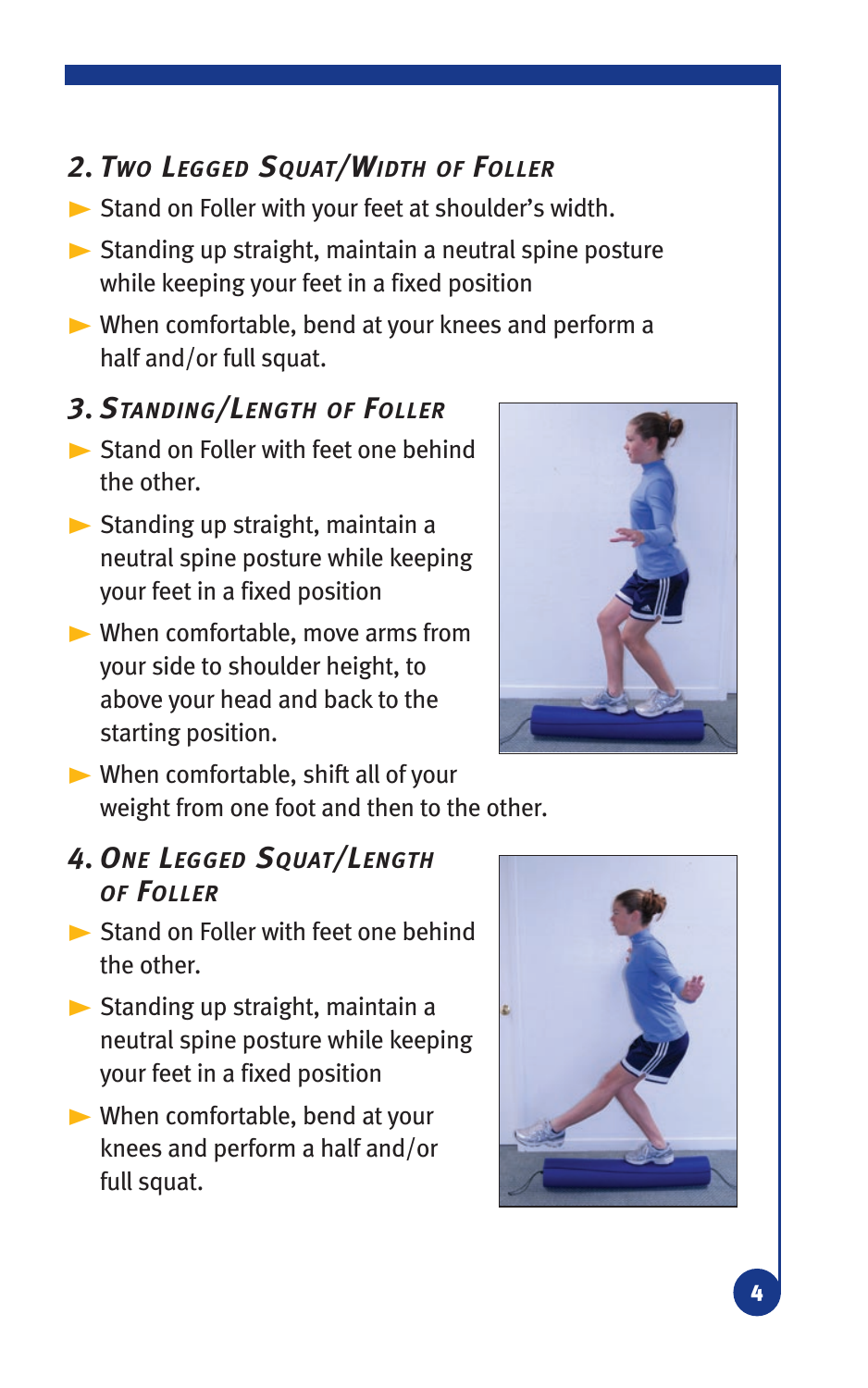# Core Stabilization

Lying your back lengthwise on the Foller so you are supported form buttocks to head. While maintaining a neutral spine, keep your body balanced on the Foller. Perform the following exercises:

## 1. *Feet Shoulders Width Apart*



2. *Feet Together*







4. *One Leg Extended Off the Ground*

5. *Marching*

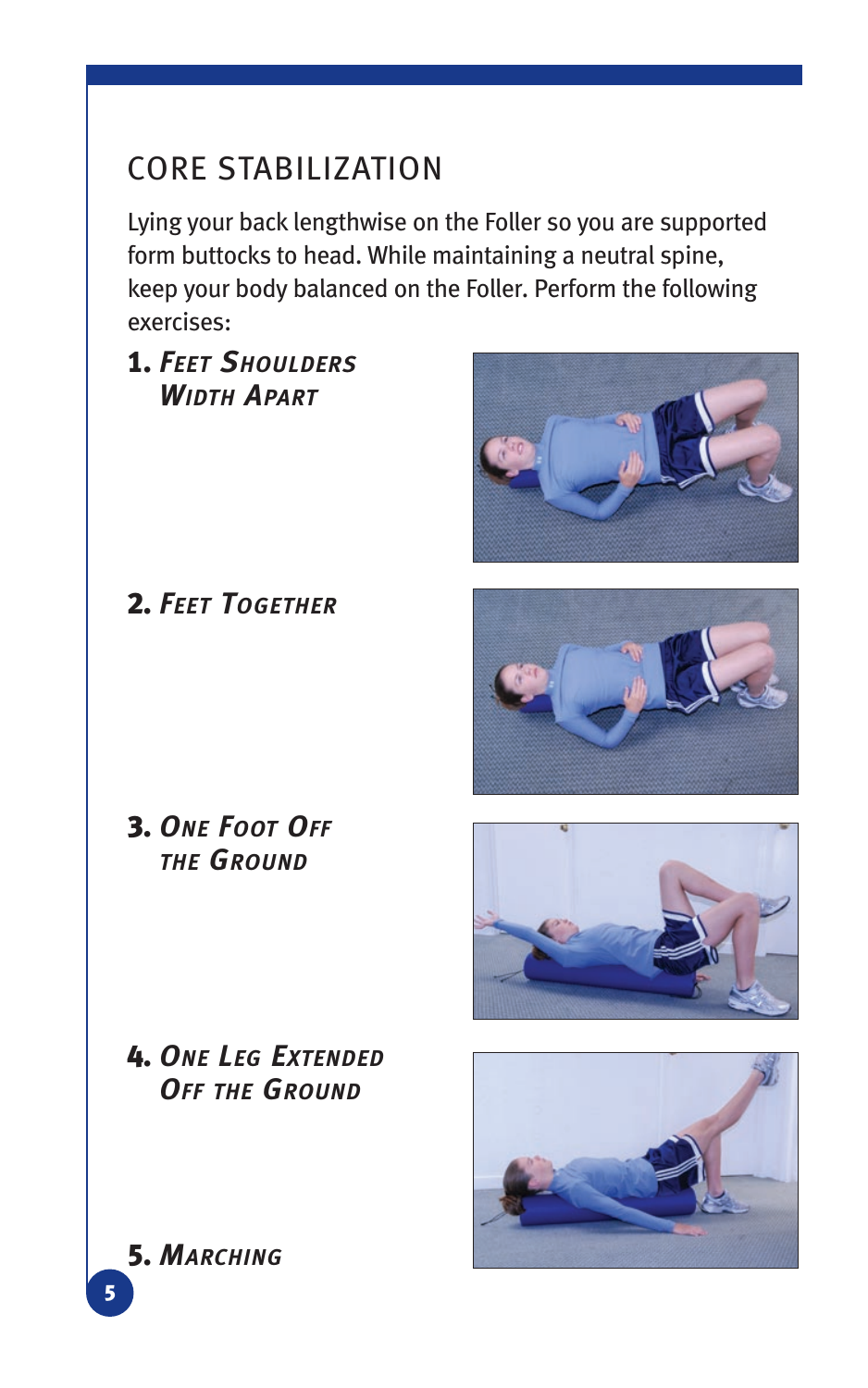

#### *6. Increasing Difficulty*

To increase intensity for each of the above exercises, move your arms into the positions that creates: an "I", a "T", a "V", a "W", and an "O".